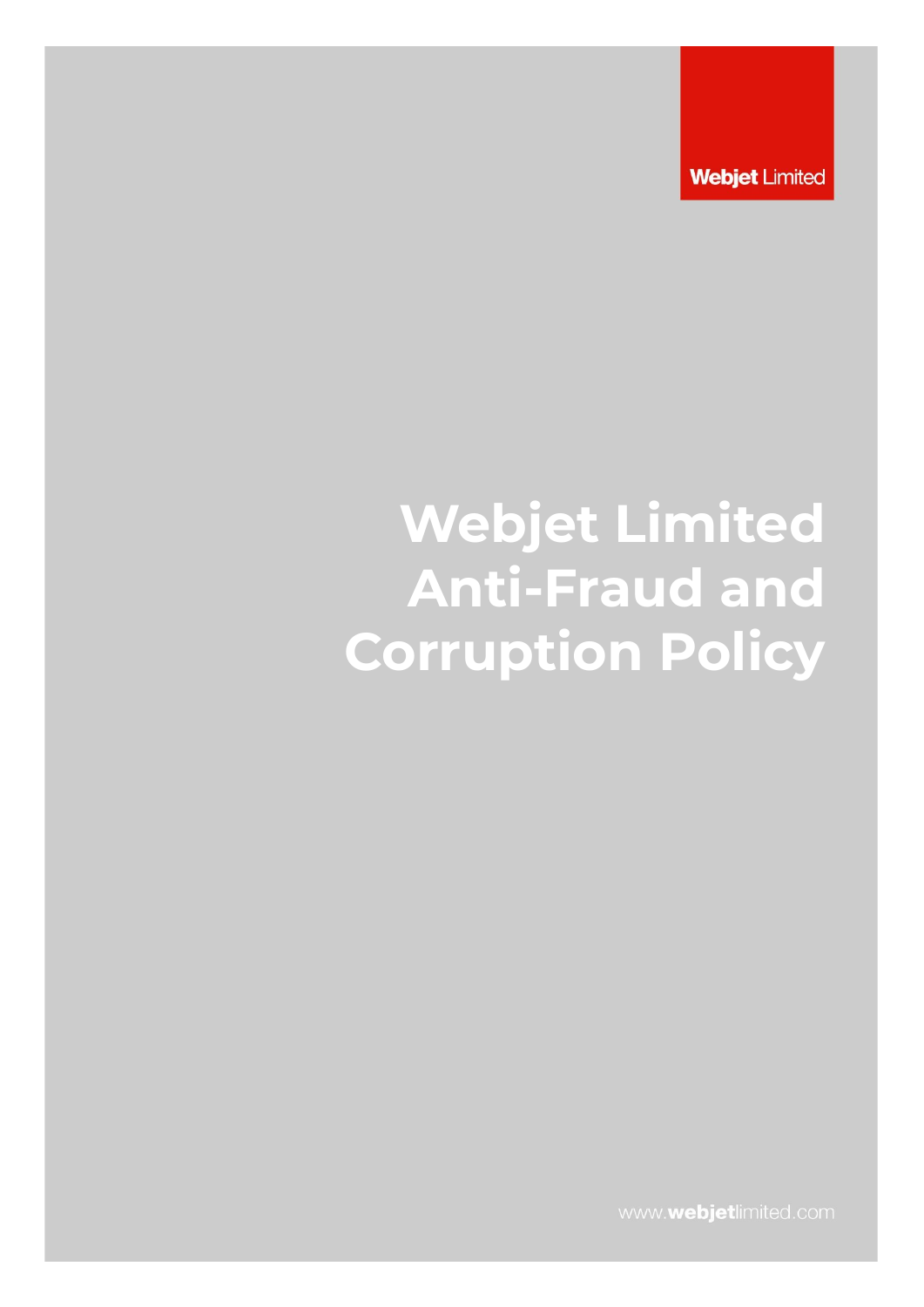### 1. Purpose

- 1.1 The purpose of this Policy is to protect Webjet Limited's assets and reputation by:
	- reinforcing Board and senior management commitment and responsibility for identifying fraudulent and corrupt activities and for establishing policies, controls and procedures for prevention and detection of these activities;
	- reinforcing the requirement for all employees and others to refrain from corrupt and fraudulent conduct and encourage the reporting of any instance of fraud or corrupt conduct;
	- providing a framework for conduct of investigations to ensure all suspected fraudulent and corrupt activity is dealt with appropriately;
	- assigning responsibility for the development of controls to prevent and detect fraud.

## 2. Scope

- 2.1 This policy applies to all employees (including directors, executives and managers) and contractors of Webjet Limited and its subsidiary companies.
- 2.2 Any irregularity or suspected irregularity, involving a shareholder, vendor, consultants or any other third party agencies doing business with Webjet Limited or its employees or contractors, is included in the scope of this policy.
- 2.3 The policy does not have regard to the employees' or contractors length of service, title or relationship to the company.

### 3. Definition of Fraud and Corruption

- 3.1 Corruption is defined as a dishonest activity in which a director, executive, manager, employee or contractor of an entity acts contrary to the interests of the company and abuses his/her position of trust in order to achieve some personal gain or advantage for him or herself or for another person or entity.
- 3.2 Examples of corrupt conduct include but are not limited to:
	- payment of secret commissions (bribes or gratuities) in money, or some other value, to other businesses, individuals or public officials;
	- receipt of bribes or gratuities from other businesses, individuals or public officials;
	- release of confidential information, for other than a proper business purpose, sometimes in exchange for either a financial or non-financial advantage;
	- a staff member manipulating a tendering process to achieve a desired outcome;
	- a conflict of interest involving a staff member acting in his or her own self-interest rather than the interests of Webjet Limited.
- 3.3 Fraud is defined as an intentional act by one or more individuals among management, those charged with governance, employees or third parties, involving the use of deception to obtain an unjust or illegal advantage.
- 3.4 A fraud can typically result in actual or potential financial loss to any person or entity. However, this is not always the case and proof of actual or potential financial loss is not a pre-requisite to a breach of this policy.
- 3.5 Examples of fraud could include, but are not limited to:
	- misappropriation of funds, securities, stock, supplies or other assets including use of assets for private purposes;
	- causing a loss to Webjet Limited or creating a liability for Webjet Limited by deception;
	- impropriety in the handling or reporting of money or financial records;
	- profiting from insider knowledge of Webjet Limited activities;
	- accepting or seeking anything of value from contractors, vendors or persons providing services or goods to Webjet Limited;
	- false invoicing for goods or services never rendered or backdating agreements;
	- submission of exaggerated or wholly fictitious accident, harassment or injury claims; and
	- misuse of sick or family leave.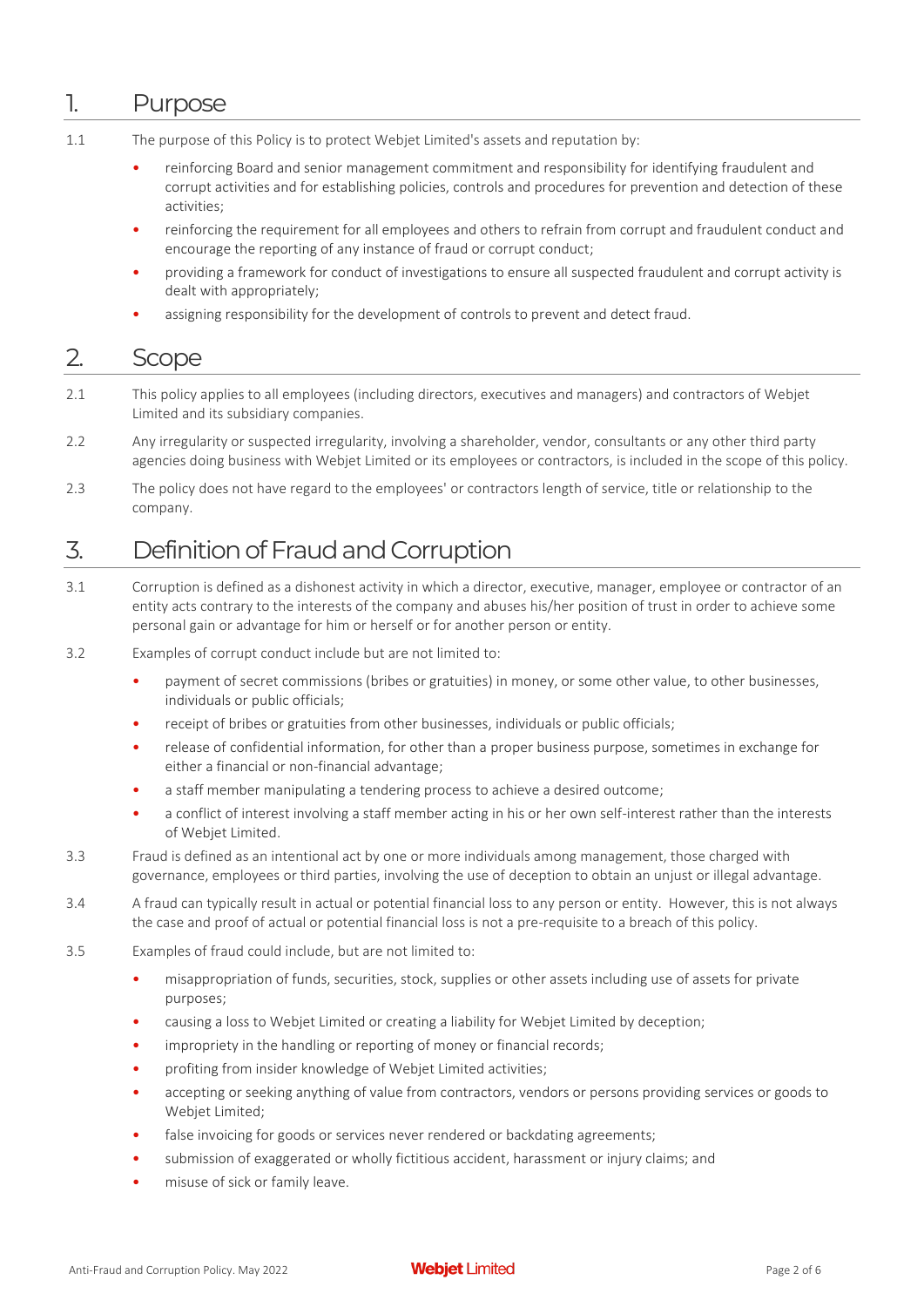## 4. Policy

- 4.1 Webjet Limited requires all employees at all times to act honestly and with integrity and to safeguard the company resources for which they are responsible. Webjet Limited is committed to protecting all revenue, expenditure and assets from any attempt to gain illegal financial or other benefits.
- 4.2 Any fraud or corruption committed against Webjet Limited is a major concern and as a consequence all cases will be thoroughly investigated and appropriate disciplinary action will be taken against any staff member who is found guilty of corrupt or fraudulent conduct. This may include referral to the appropriate law enforcement or regulatory agencies for independent investigation.

## 5. Fraud and Corruption Control

### **Board and senior management responsibility**

- 5.1 The Board and senior management are ultimately responsible for setting the tone at the top and have a responsibility to:
	- ensure there is effective fraud and corruption risk management framework in place;
	- understand the fraud and corruption risks that the Webjet group is exposed to;
	- maintain oversight of the fraud risk assessment and the controls in place to mitigate the risks identified;
	- monitor reports on fraud risks, policies and control activities which include obtaining assurance that the controls are effective.

### **Business unit responsibilities**

- 5.2 All business unit managers are responsible for:
	- fostering an environment within their businesses that makes active fraud and corruption control a responsibility of all employees;
	- articulating clear standards and procedures to encourage the deterrence of fraud and corruption;
	- the detection and reporting of offences should they occur.
- 5.3 All employees are responsible for complying with company policies and procedures, codes of personal conduct and ethics, avoidance of conflict of interest and maintaining vigilance in early detection, reporting and prevention of fraud and corruption.
- 5.4 Managers and supervisors are responsible for communicating and raising awareness of the risks relating to fraud and corruption with their employees and for ensuring compliance with company policies and procedures, adequate rotation of employees and levels of staffing are in place.
- 5.5 Most importantly they should establish and maintain adequate internal controls that provide for the security and accountability of company resources and prevent/reduce the opportunity for fraud and corruption to occur.

### **Risk team**

- 5.6 The Risk Committee (with the support of internal audit, IT security and the asset protection employees) has the primary responsibility for:
	- investigating internal and external fraud and corruption matters, including using external parties where required and notifying law enforcement or regulatory agencies as necessary;
	- conducting an annual fraud and corruption risk assessment via workshops with the businesses to assess the adequacy and effectiveness of Webiet Limited fraud risk management processes;
	- ensuring that the risk of fraud and corruption are being appropriately managed and controlled by business units;
	- analysing loss trends arising from fraud;
	- advising and assisting relevant business units in the implementation and maintenance of best practice techniques and controls to prevent and detect fraud and corruption.

### **Asset protection team**

- 5.7 Asset Protection is responsible for delivering store level audits with a focus on protecting and substantiating company assets. The main focus of their audits at store level is on cash and point of sale procedures, inventory and shrinkage management, physical security and other store level processes.
- 5.8 In addition to the above store level activities, the Asset Protection team also monitor theft or misuse of inventory from distribution centres by auditing cycle counts and monitoring and investigating inventory variances.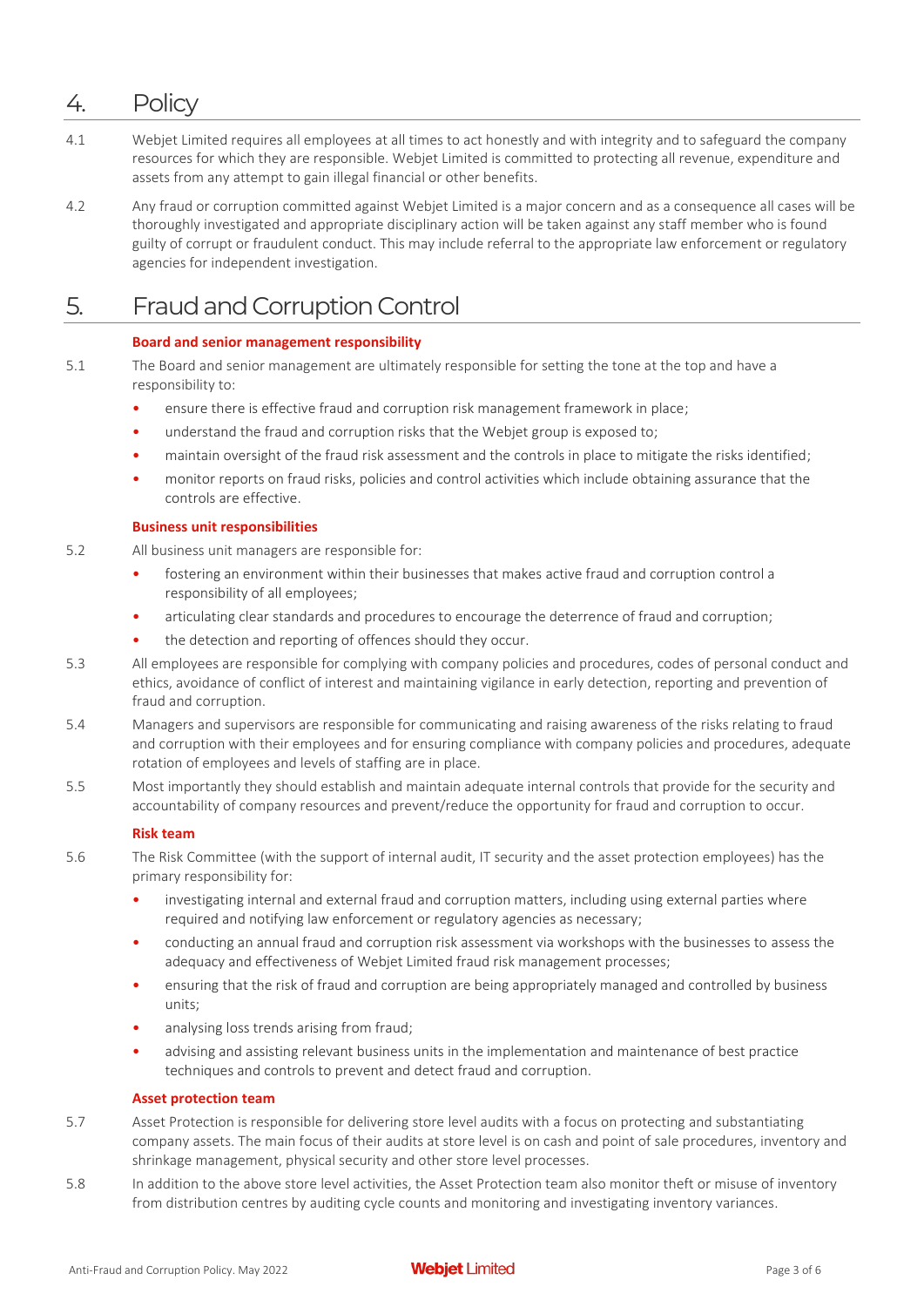#### **Internal audit**

- 5.9 Internal audit, as part of its audit activity is required to:
	- assess the adequacy and effectiveness of Webjet Limited's fraud and corruption risk management processes, in line with Webjet Limited's risk management policies;
	- support the risk team with investigation of any suspected fraud or corrupt activity;
	- ensure that fraud and corruption risk is being appropriately managed and controlled by business units when auditing business units including compliance with this policy;
	- analyse loss trends arising from fraud and advise/assist relevant units, process owners and employees in the implementation and maintenance of best practice techniques; and
	- controls to prevent and detect fraud and corruption.
- 5.10 Additionally, any specific fraud risks (with high or moderate risk rating) flagged by the annual fraud risk assessment will form part of the annual internal audit program.

#### **Human resources**

- 5.11 The human resources function is responsible for ensuring adequate procedures are in place that address:
	- appropriate security screening and selection of employees;
	- disciplinary / dismissal procedures;
	- employment contracts that include relevant conditions of employment relating to fraudulent and corrupt conduct;
	- monitoring of annual leave entitlements to ensure that employees do not accumulate excessive annual leave entitlements ie four weeks over and above their yearly entitlement;
	- clarification and formalisation of responsibilities / segregation of duties (where possible, these should be included in relevant position descriptions); and
	- investigation of 'Fair Call' reports and escalation of matters as appropriate.

#### **Insurance**

5.12 The Risk Committee is responsible for making recommendations regarding the placement and maintenance of insurance cover for crime, fraud and fidelity risk for Webjet Limited.

#### **Finance**

5.13 Finance must implement robust processes and controls in relation to expenditure, investments and transfers of money. Provisions, losses and write offs in relation to fraud must be made in accordance with Webjet Limited's Accounting Policies and Procedures.

### **Legal**

5.14 Legal will provide advice and requisite management assistance regarding any prospective investigation or litigation linked to a fraud or corruption event.

### 6. Investigation Protocols

- 6.1 If an investigation identifies that fraud or corruption has occurred, the risk team will escalate the matter in accordance with section 7 below.
- 6.2 Decisions to prosecute or refer the examination results to the appropriate law enforcement or regulatory agency will be made in conjunction with legal counsel and senior management, and in the case of a significant matter, with the Board.
- 6.3 In the event of an investigation, members of the investigating team will have free and unrestricted access to all Webjet Limited's records and premises. They will have the authority to examine, copy and remove any information within the scope of the investigation.

### 7. Reporting

- 7.1 Any employee or contractor who suspects fraud or corrupt activity has the ability to confidentially report the matter through one of the following options:
	- notifying their immediate manager or their HR manager;
	- notifying the Company's Compliance Officer or using the anonymous online reporting tool as detailed in the Whistleblowing Policy;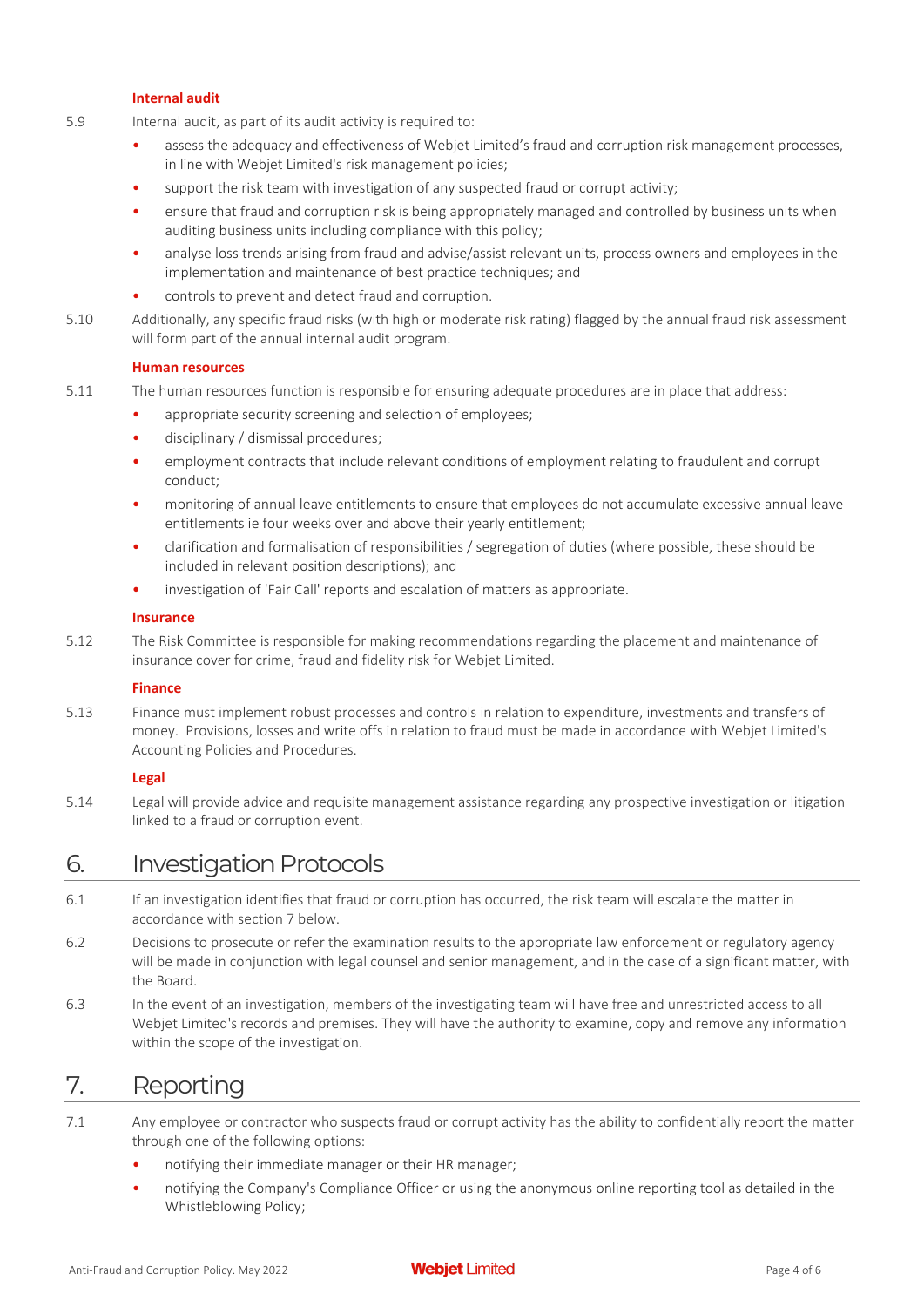- directly notifying one or more non-executive Director members of the Risk Committee.
- 7.2 It is the responsibility of all employees to report all suspected, attempted or actual fraud or corruption incidents. All information received will be treated confidentially by any manager, the Risk Committee and/or member of the Senior Executive team to whom it is disclosed.
- 7.3 Investigations will not be disclosed or discussed with anyone other than those who have a legitimate need to know.
- 7.4 The table below outlines the escalation requirements upon receiving a report of suspected fraud or corruption.

| Size and nature of report                                                                      | Escalation                                                                                                                                                                                |
|------------------------------------------------------------------------------------------------|-------------------------------------------------------------------------------------------------------------------------------------------------------------------------------------------|
| Any report of suspected fraud or corruption<br>received by management                          | The Managing Director (MD) or Global Chief Operating<br>Officer (COO)                                                                                                                     |
| Where the incident meets the definition of<br>corruption (regardless of the financial impact). | MD or COO (as the case may be), which persons will be<br>responsible for escalating to:                                                                                                   |
|                                                                                                | the Board Chair; and/or                                                                                                                                                                   |
|                                                                                                | the Board.                                                                                                                                                                                |
|                                                                                                | For minor incidents (the financial impact is less than<br>\$20,000), the MD / COO must discuss the matter,<br>including any legal action or required disclosure, with<br>the Board Chair. |
|                                                                                                | For more major incidents (the financial impact is<br>greater than \$20,000), the MD or COO must prepare<br>an immediate report for the Board.                                             |
|                                                                                                | The Board will discuss the matter, including any legal<br>action or required disclosure, with the MD or COO and<br>determine the course of action, as appropriate.                        |